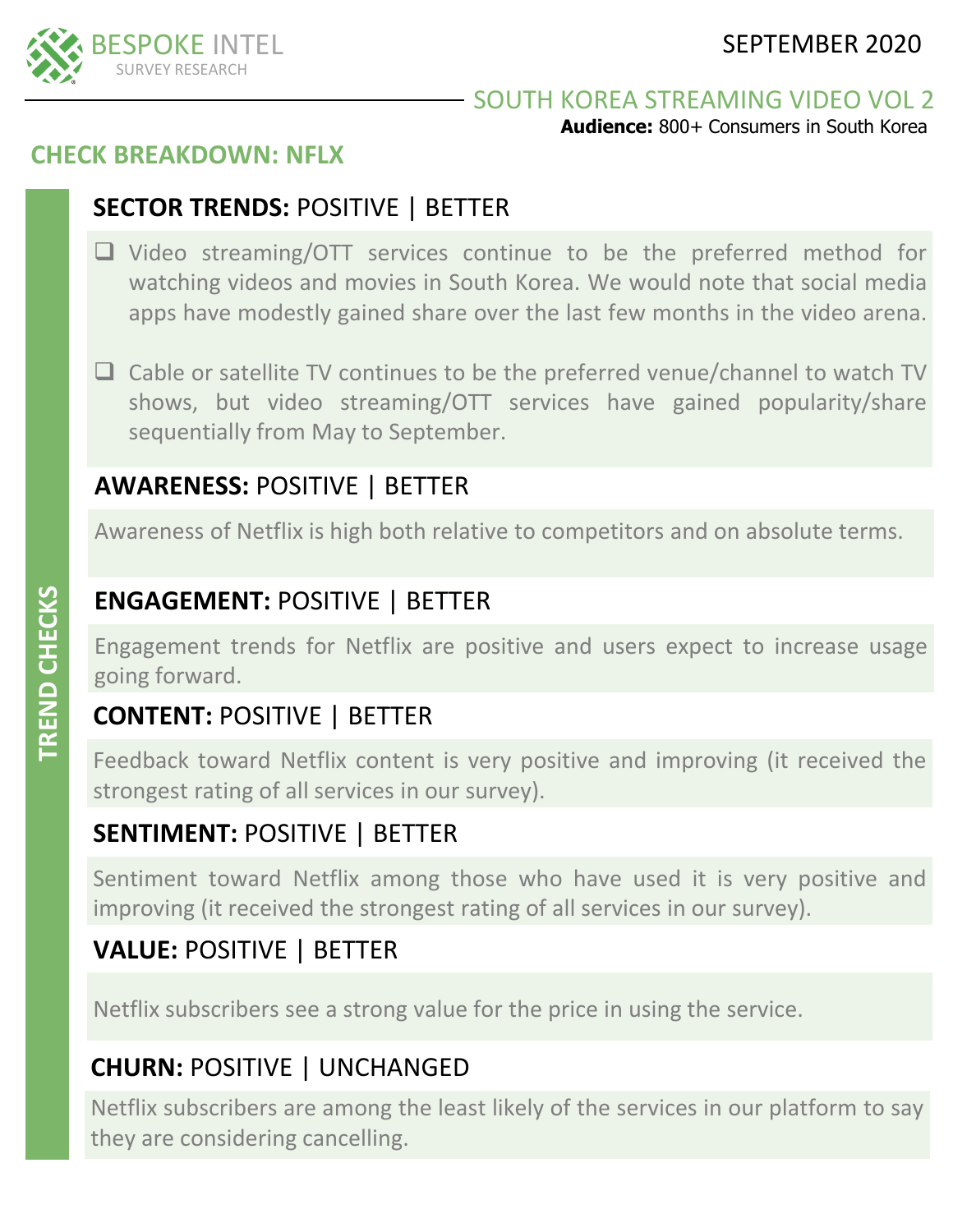# STREAMING VIDEO IN SOUTH KOREA

FOR PERSONAL USE ONLY—DO NOT FORWARD OR REDISTRIBUTE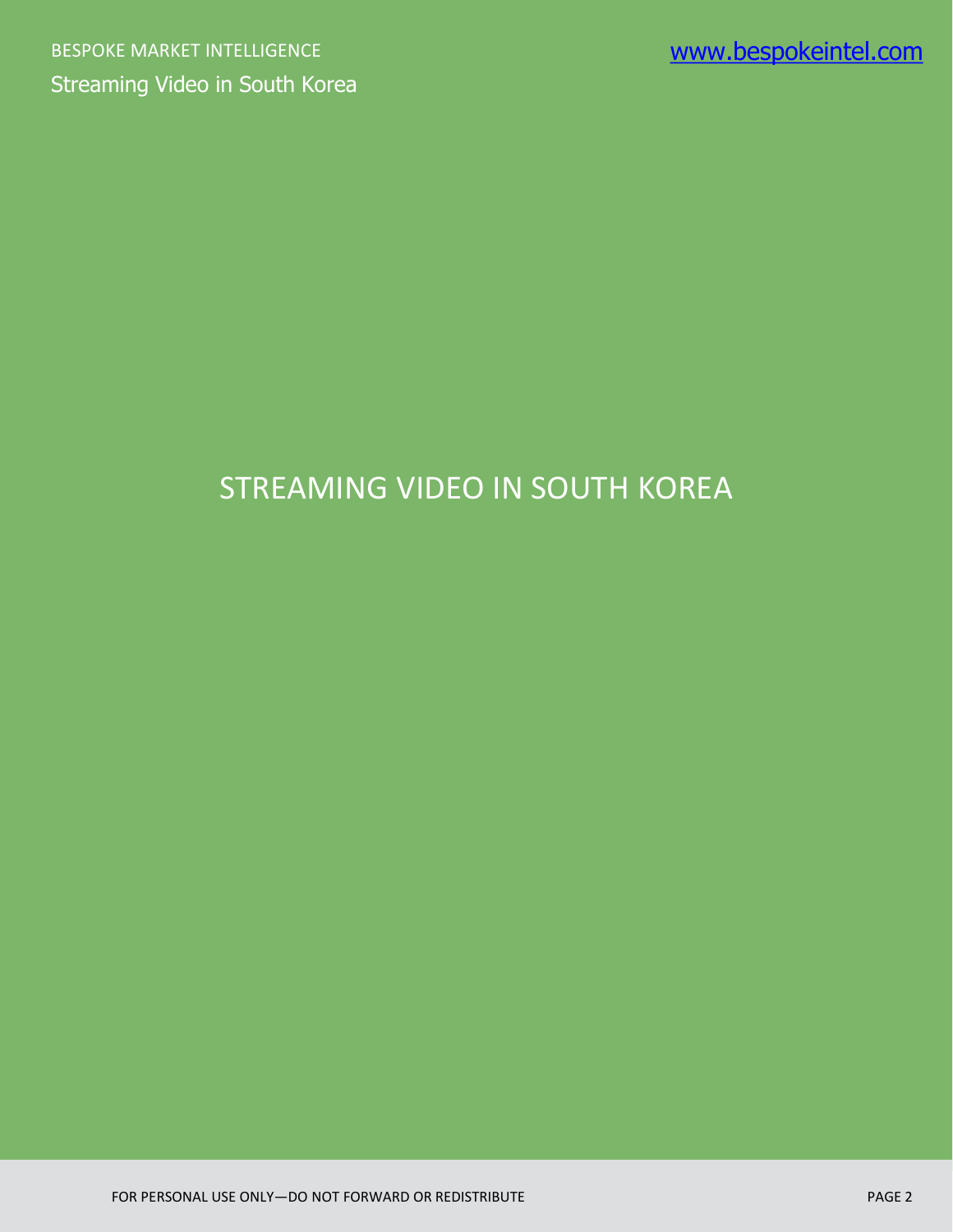# BESPOKE MARKET INTELLIGENCE WWW.**bespokeintel.com**

Streaming Video in South Korea

#### HOW DO YOU WATCH VIDEOS? (SELECT ALL THAT APPLY)

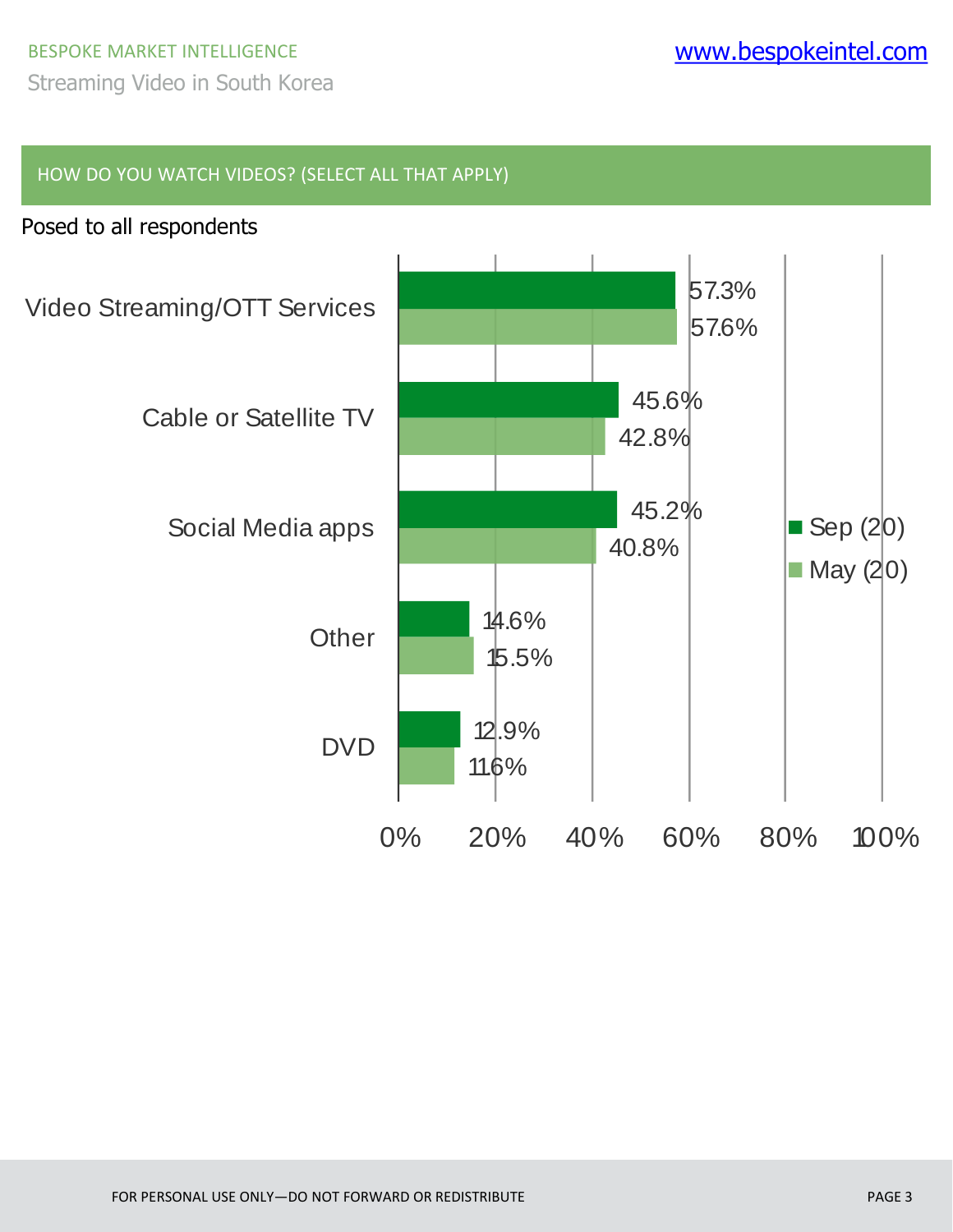HOW DO YOU WATCH YOUR FAVORITE TV SHOWS?

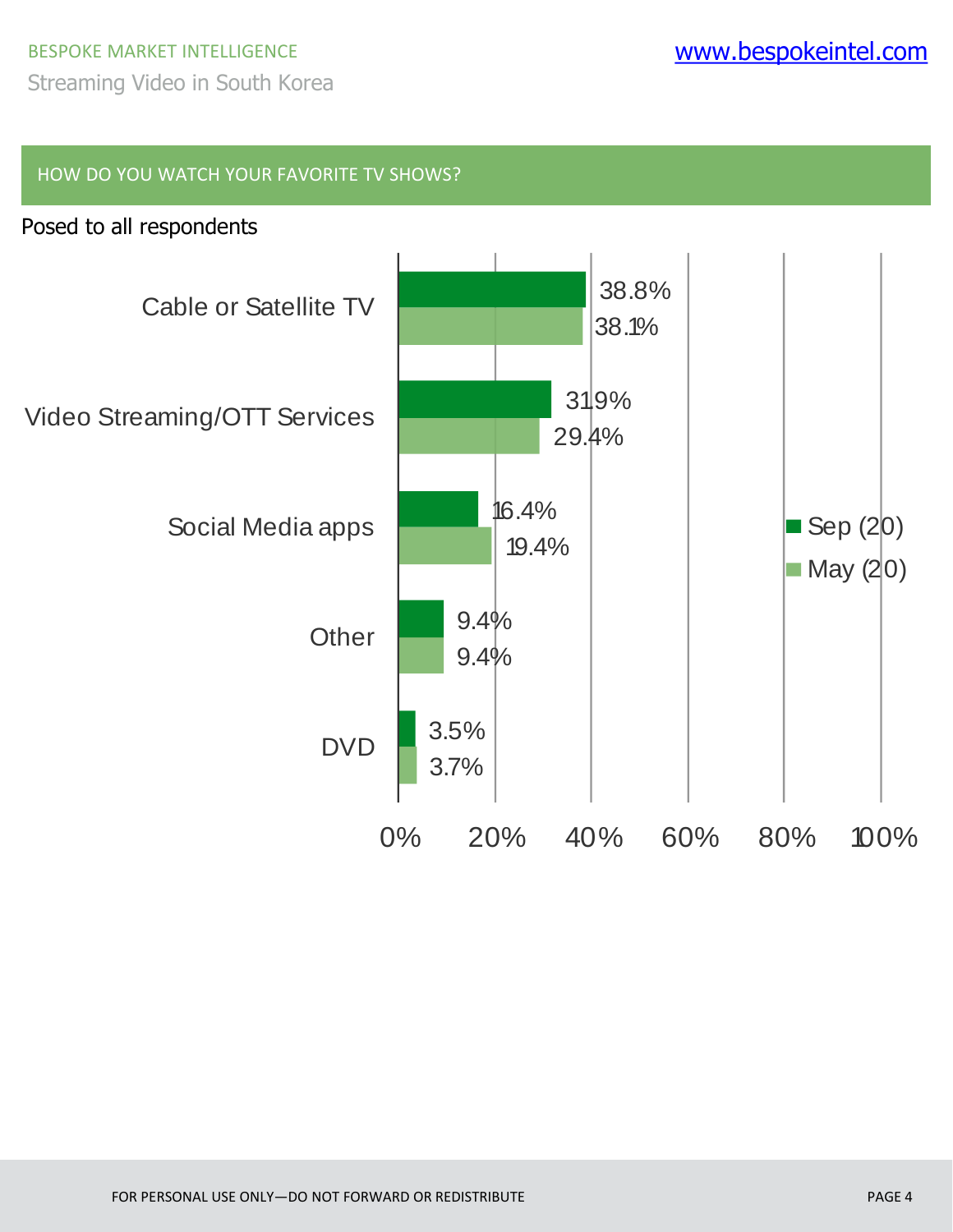# BESPOKE MARKET INTELLIGENCE WWW.**bespokeintel.com**

Streaming Video in South Korea

#### HOW DO YOU WATCH YOUR FAVORITE MOVIES?

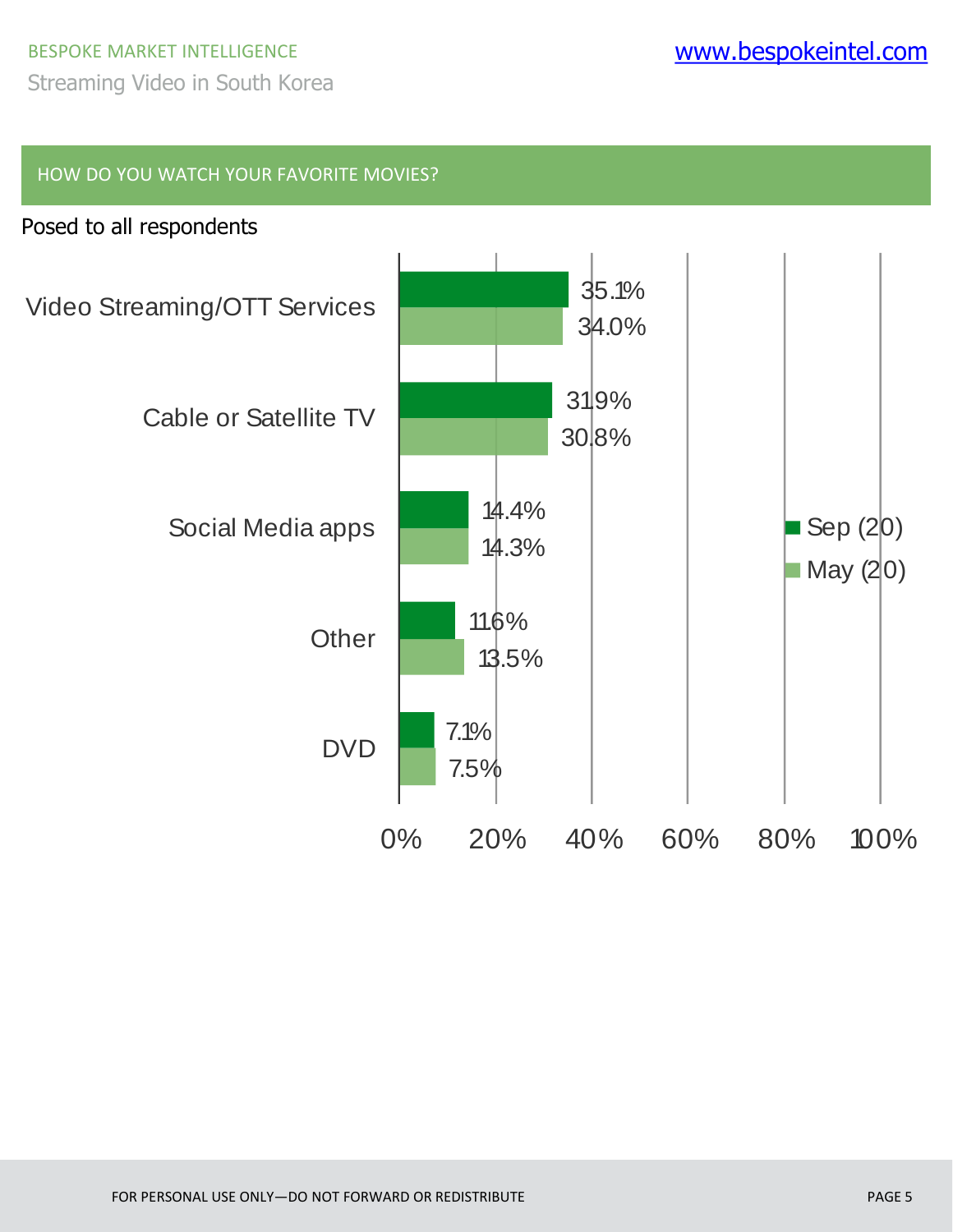#### ARE YOU CURRENTLY PAYING FOR CABLE OR SATELLITE TV?



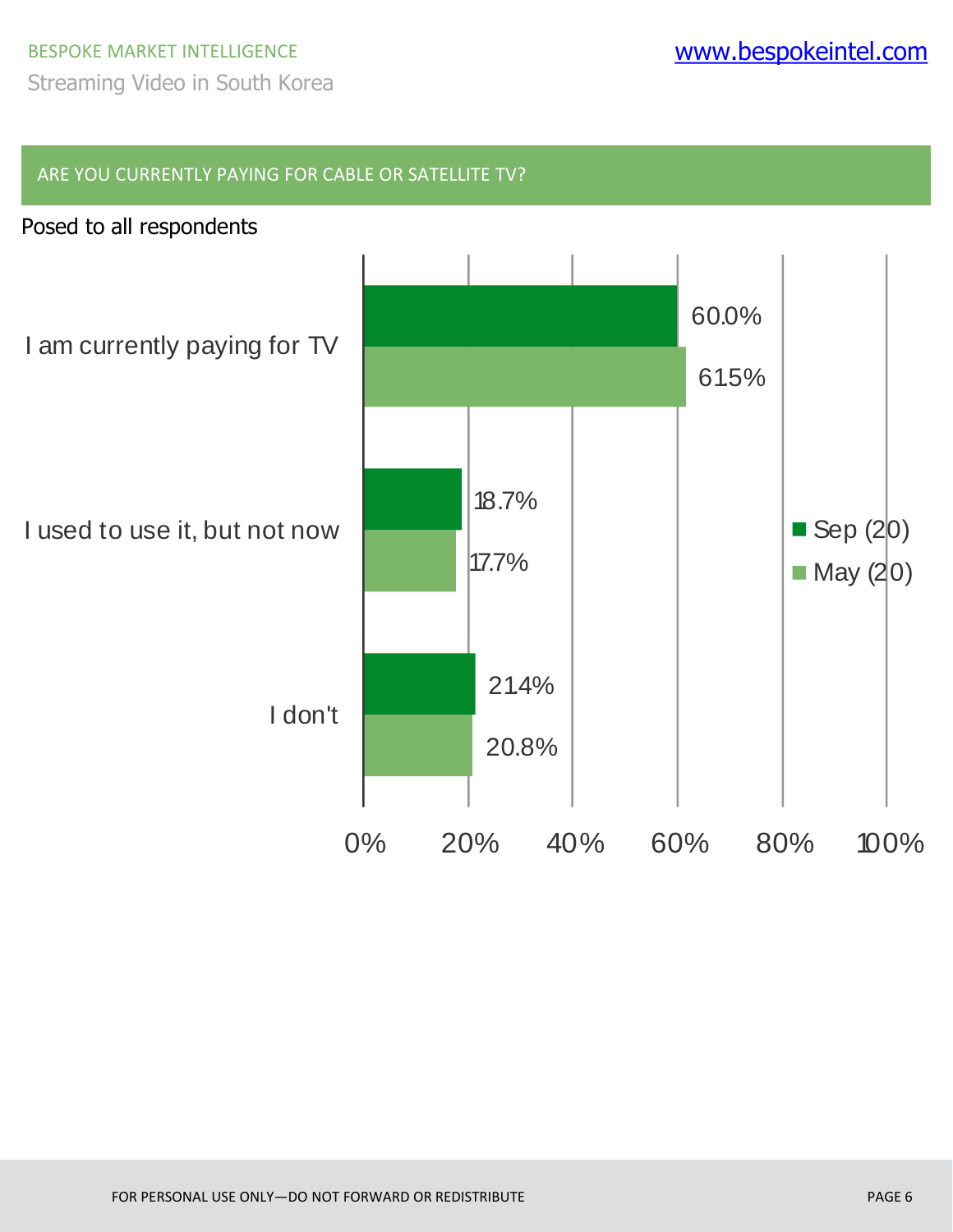HAVE YOU EVER USED ANY OF THE FOLLOWING? (SELECT ALL THAT APPLY)

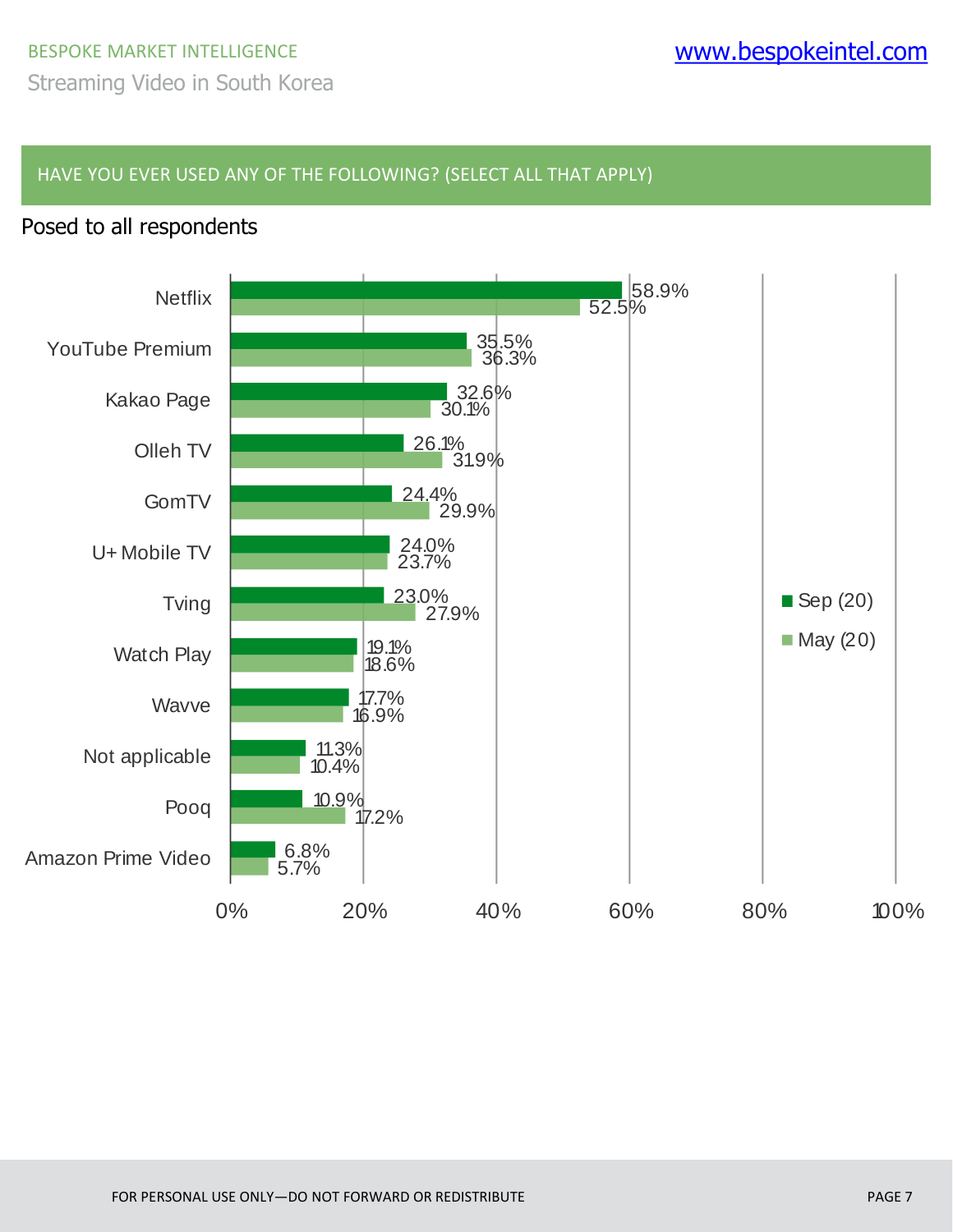#### WHICH OF THE FOLLOWING DO YOU THINK IS BEST?

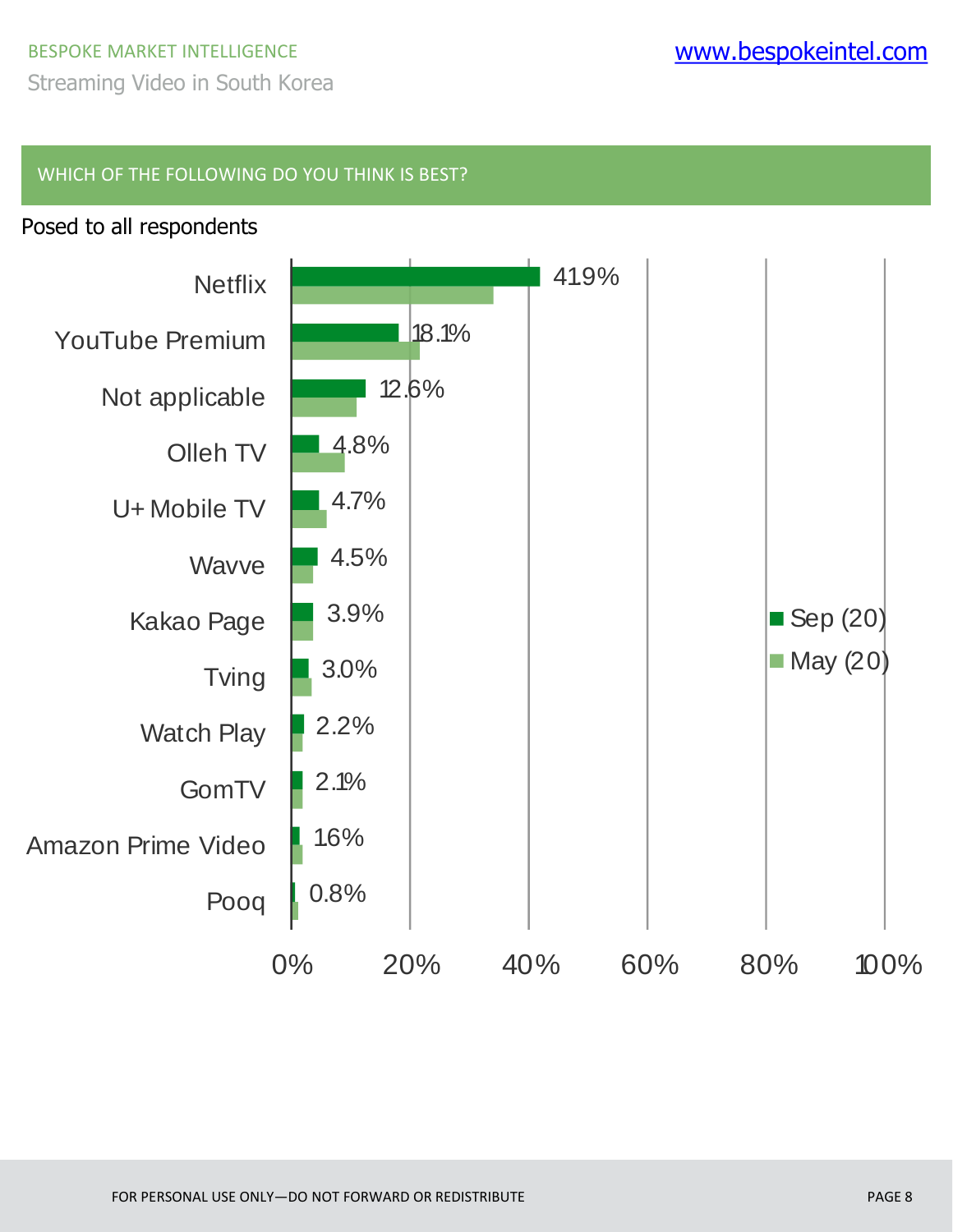#### WHICH OF THE FOLLOWING DO YOU THINK HAS THE MOST ORIGINAL CONTENT AVAILABLE?



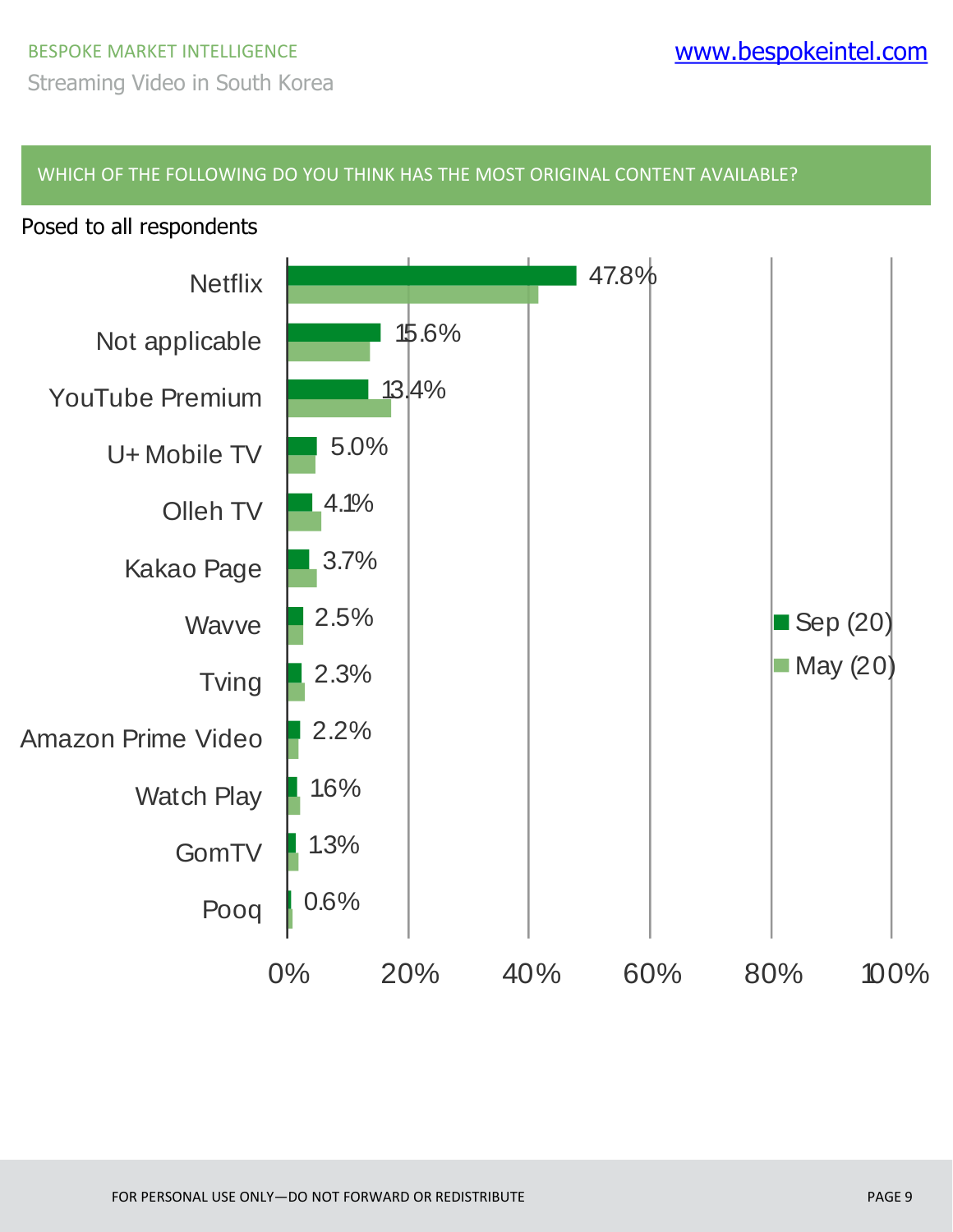#### HOW DO YOU RATE YOUR OVERALL OPINION OF THE SERVICE?

Posed to respondents who have ever used the following services.



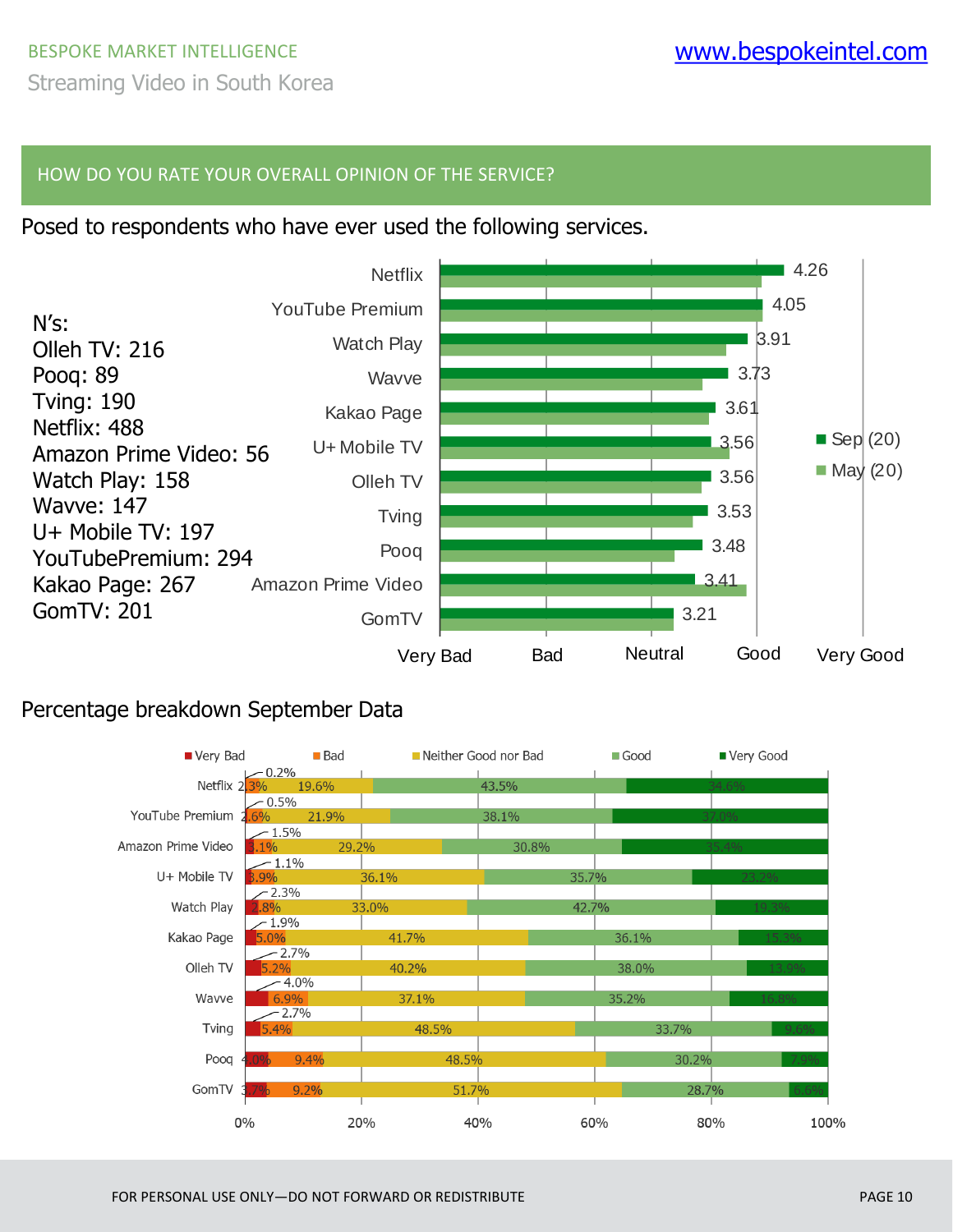Streaming Video in South Korea

#### HOW DO YOU RATE THIS PLATFORM WHEN IT COMES TO VIDEO SERVICE QUALITY? (IE. VIDEO LOADING, BUFFERING, ETC.)

Posed to respondents who have ever used the following services.



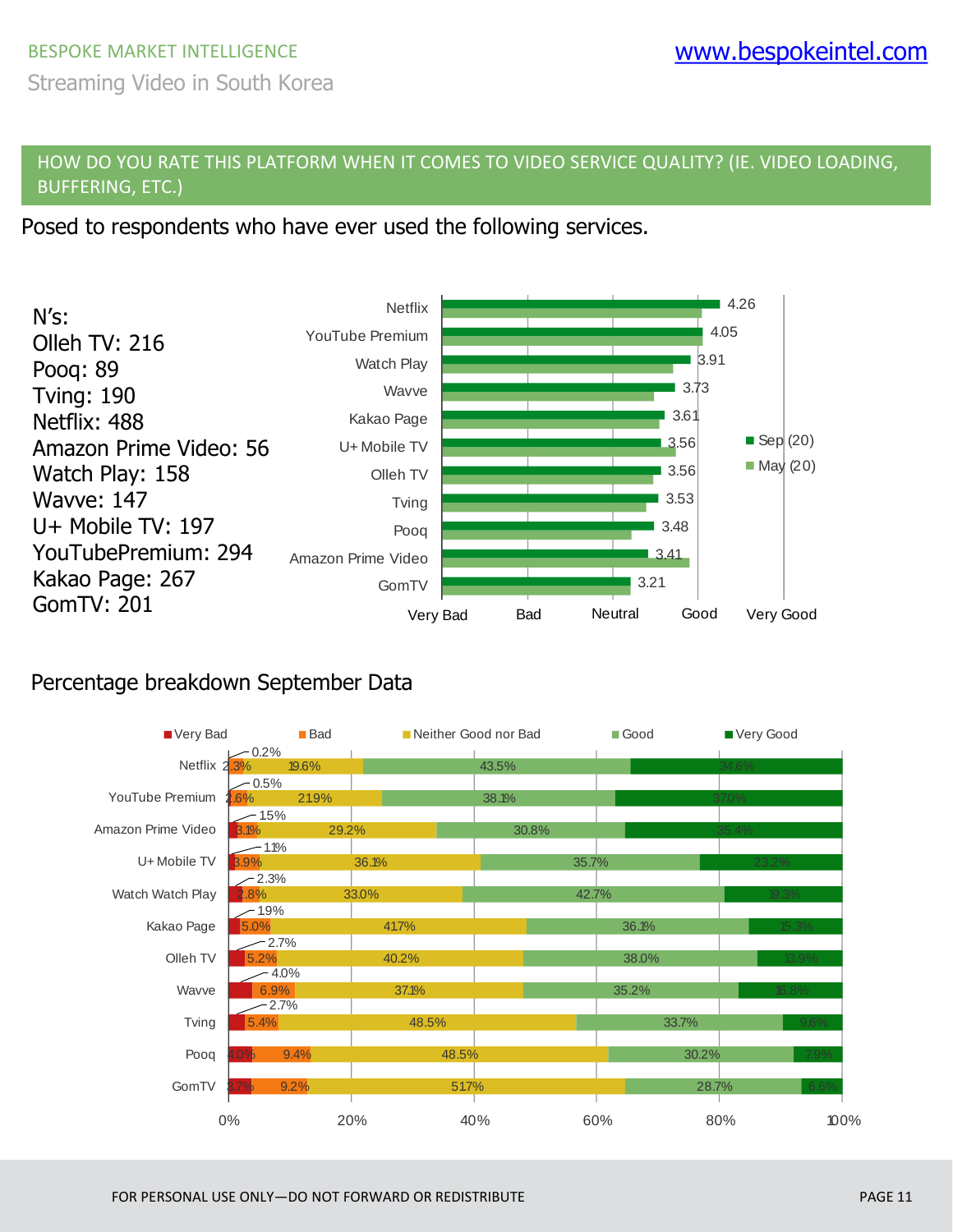### BESPOKE MARKET INTELLIGENCE WWW.**bespokeintel.com** Streaming Video in South Korea

#### HOW DO YOU RATE THE CONTENT OF THIS PLATFORM?

#### Posed to respondents who have ever used the following services.



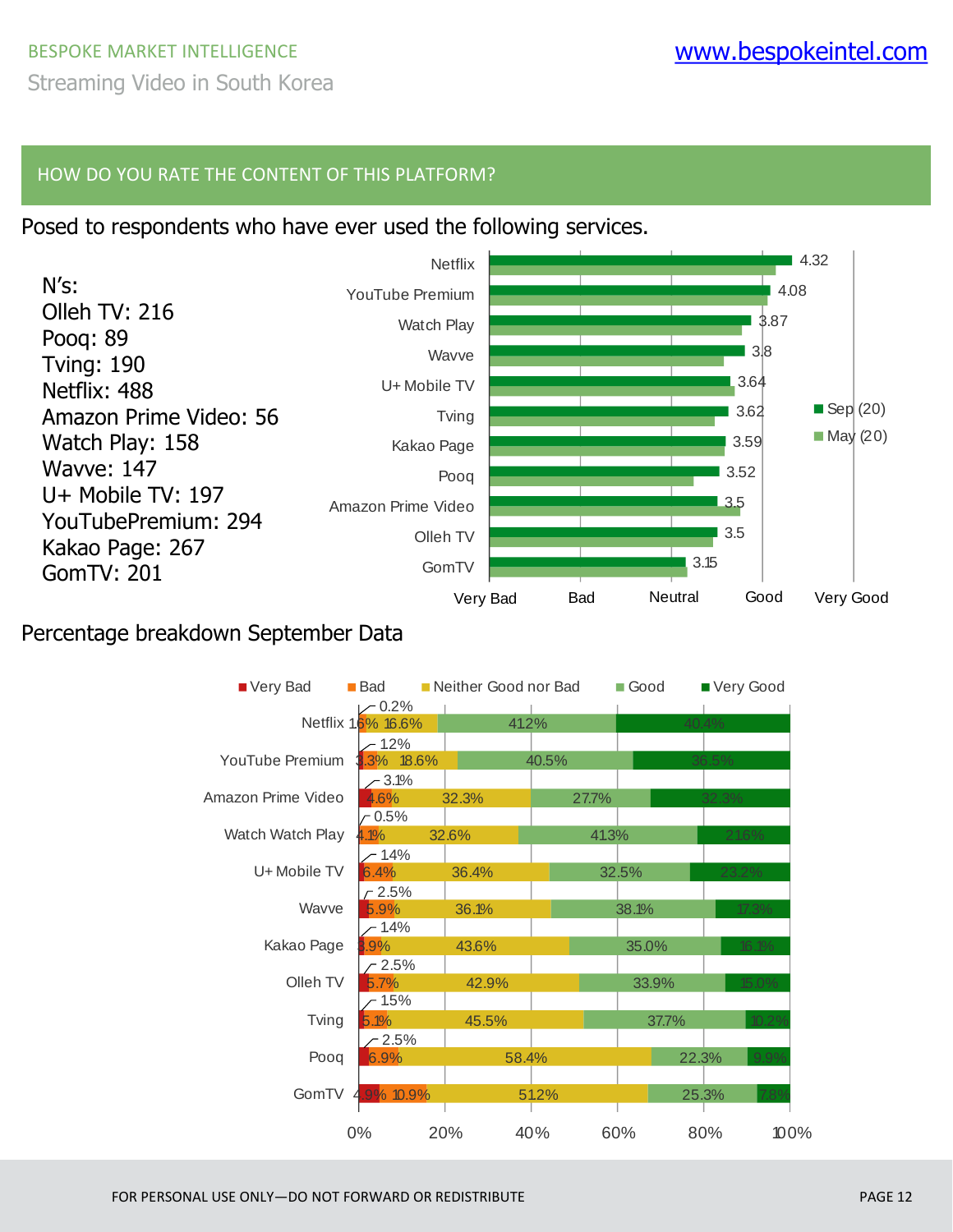#### ARE YOU CURRENTLY USING THIS PLATFORM?



Posed to respondents who have ever used the following services.

N's: Olleh TV: 216 Pooq: 89 Tving: 190 Netflix: 488 Amazon Prime Video: 56 Watch Play: 158 Wavve: 147 U+ Mobile TV: 197 YouTubePremium: 294 Kakao Page: 267 GomTV: 201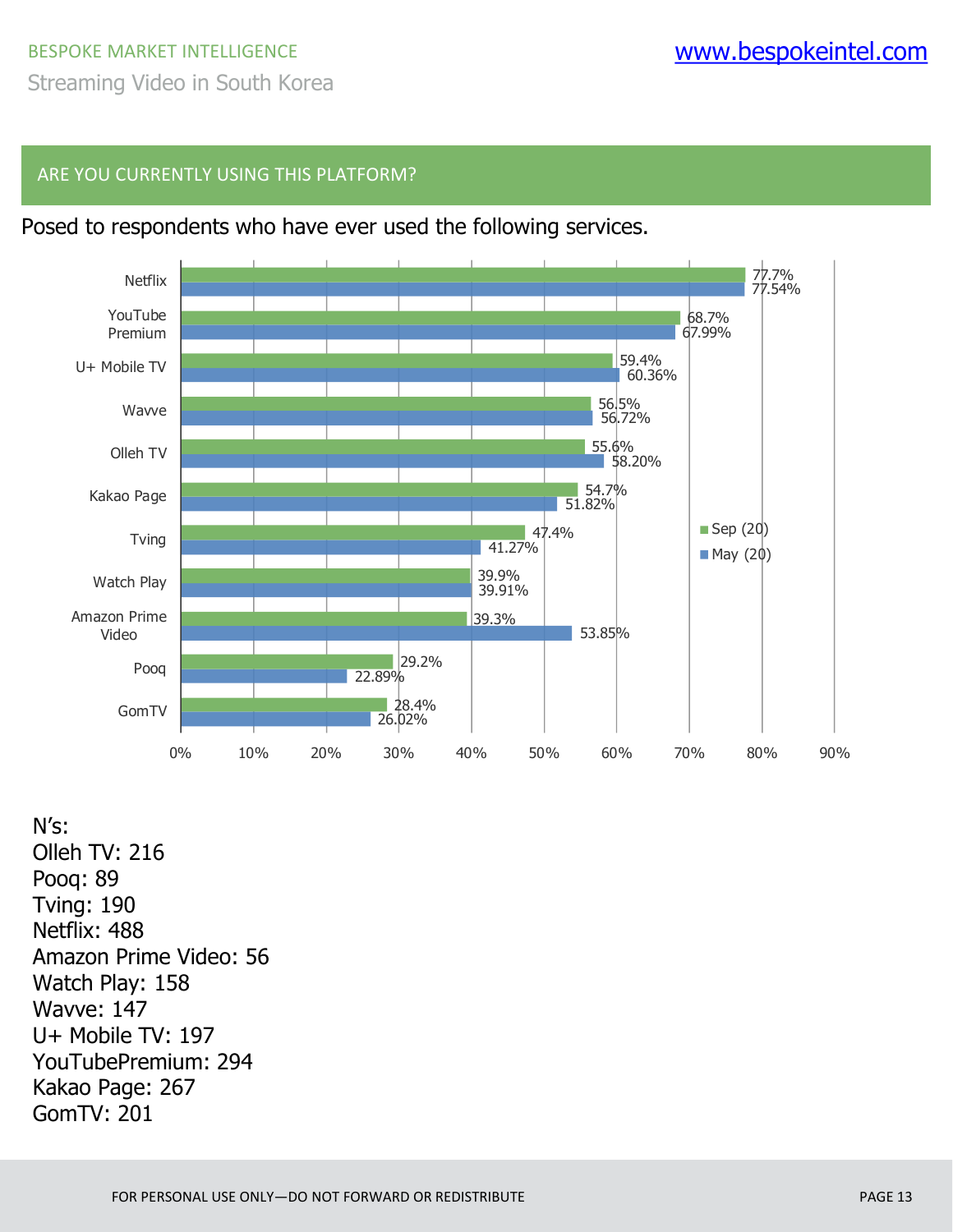#### DO YOU EXPECT TO USE THIS PLATFORM MORE OR LESS IN THE FUTURE?

#### Posed to respondents CURRENTLY using the following services.



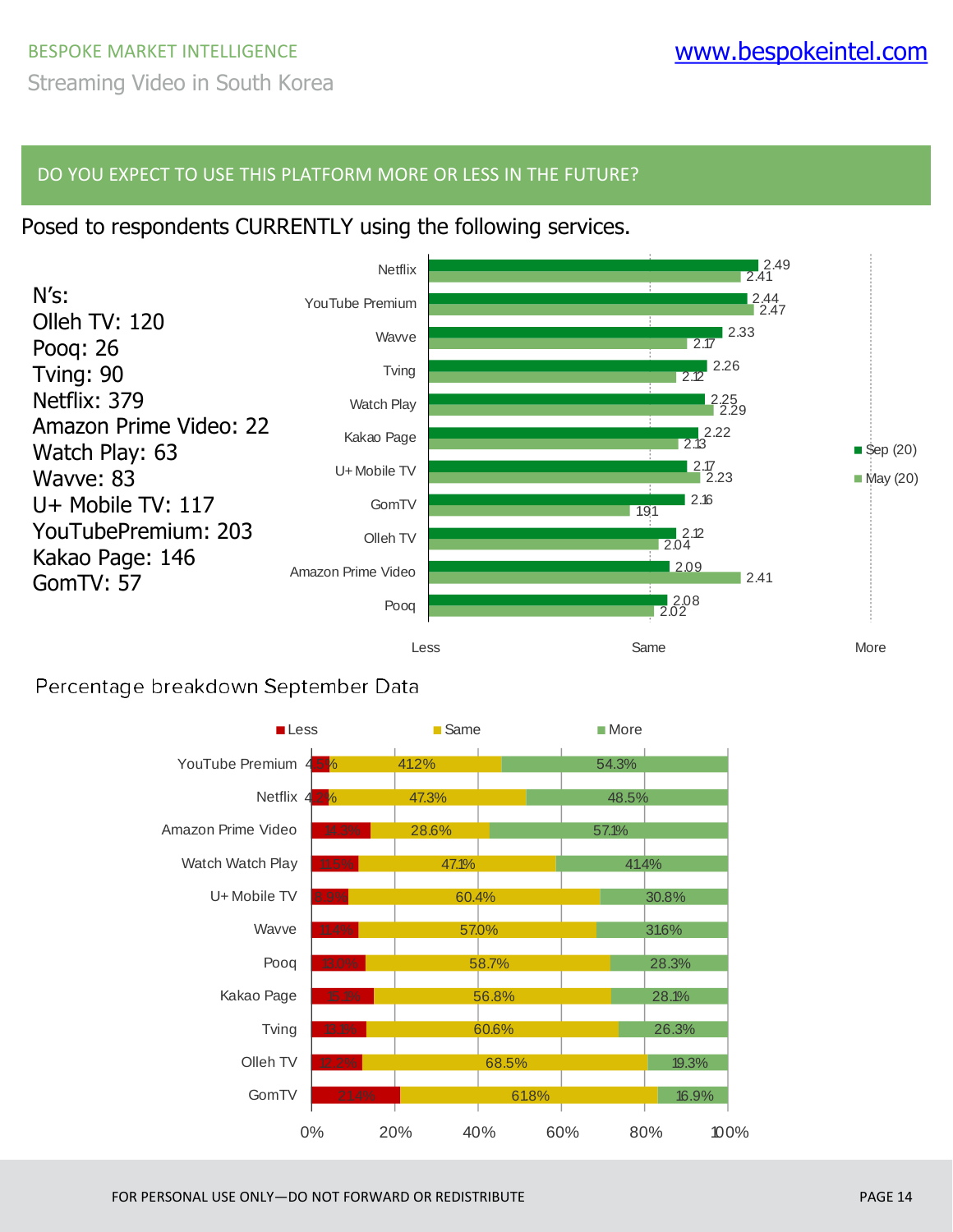### BESPOKE MARKET INTELLIGENCE WWW.**bespokeintel.com** Streaming Video in South Korea

#### WHEN DID YOU START USING…





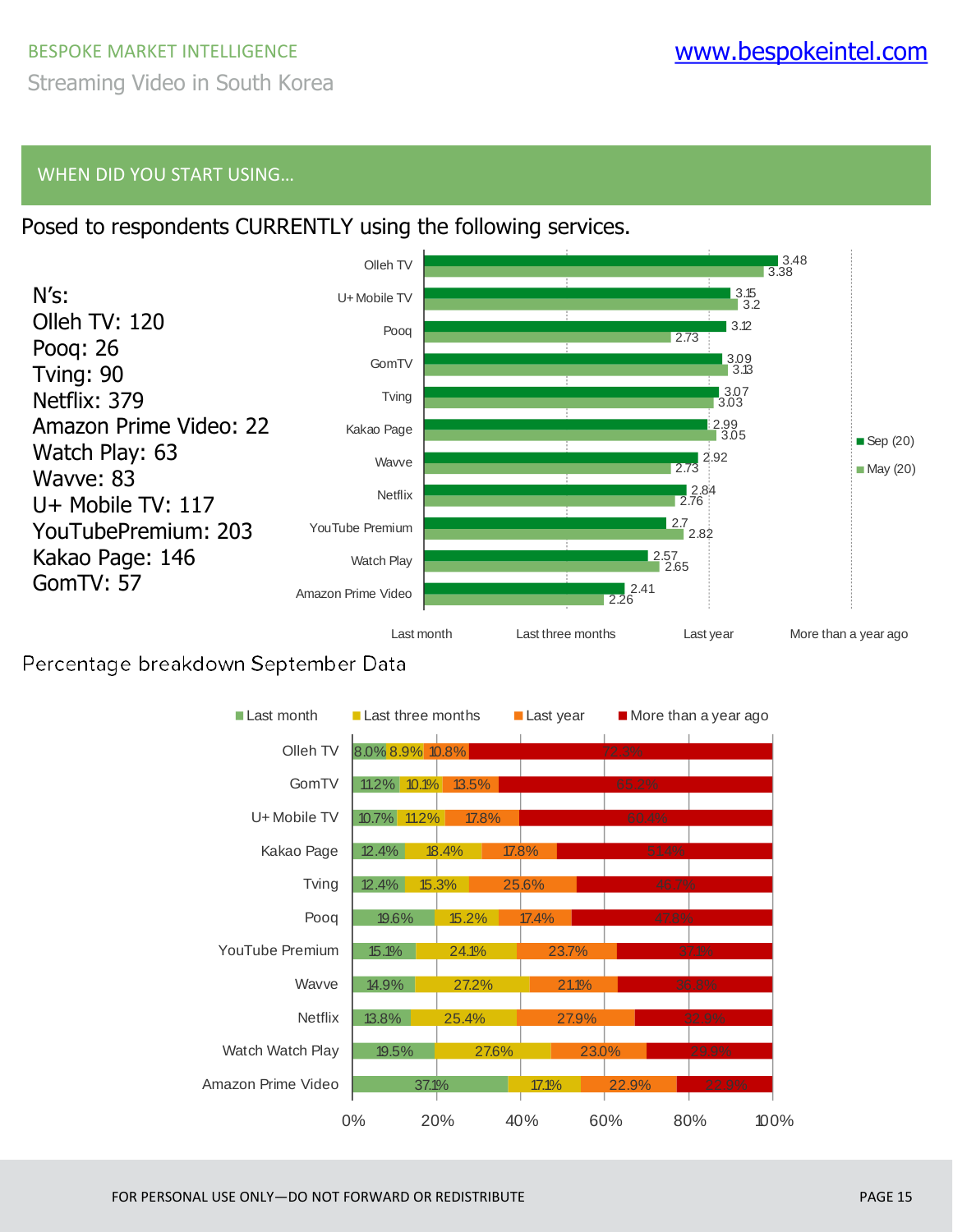#### ARE YOU CONSIDERING CANCELLING IN THE NEXT MONTH?

#### Posed to respondents CURRENTLY using the following services.



N's: Olleh TV: 120 Pooq: 26 Tving: 90 Netflix: 379 Amazon Prime Video: 22 Watch Play: 63 Wavve: 83 U+ Mobile TV: 117 YouTubePremium: 203 Kakao Page: 146 GomTV: 57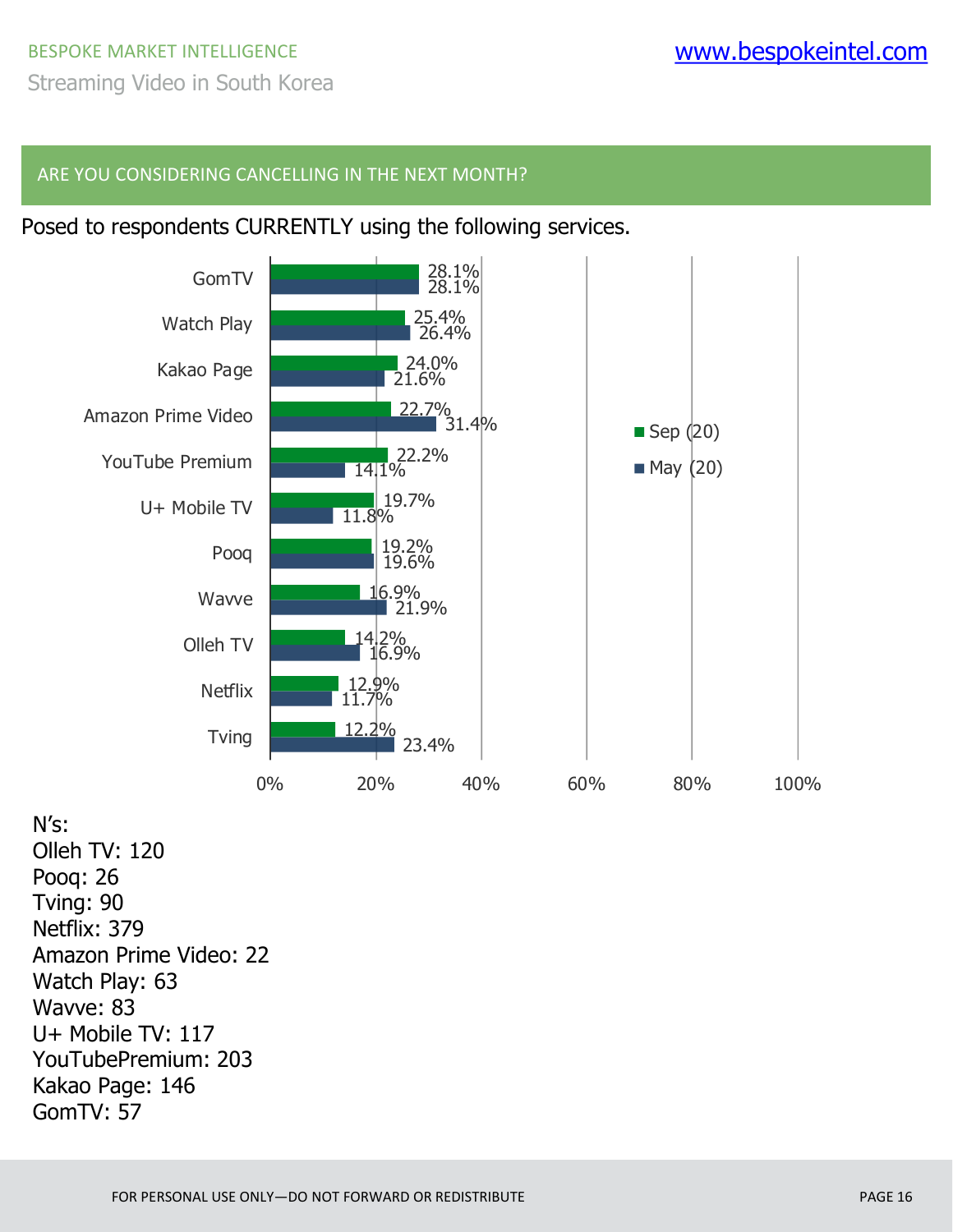#### HOW OFTEN DO YOU USE THIS PLATFORM?

#### Posed to respondents CURRENTLY using the following services.



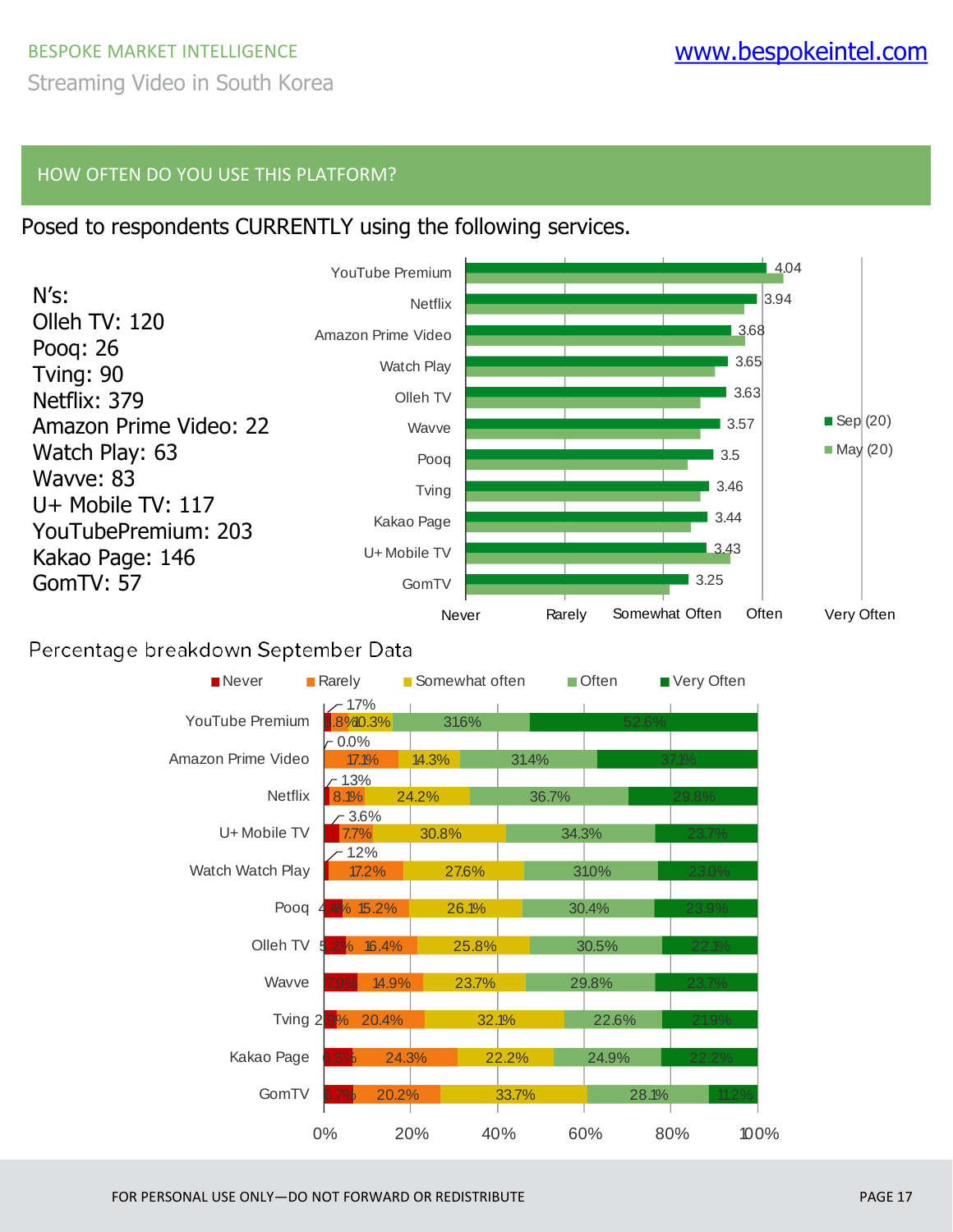#### HOW DO YOU RATE THE VALUE FOR YOUR MONEY IN USING THIS SERVICE?

Posed to respondents CURRENTLY using the following services.



N's: Olleh TV: 120 Pooq: 26 Tving: 90 Netflix: 379 Amazon Prime Video: 22 Watch Play: 63 Wavve: 83 U+ Mobile TV: 117 YouTubePremium: 203 Kakao Page: 146 GomTV: 57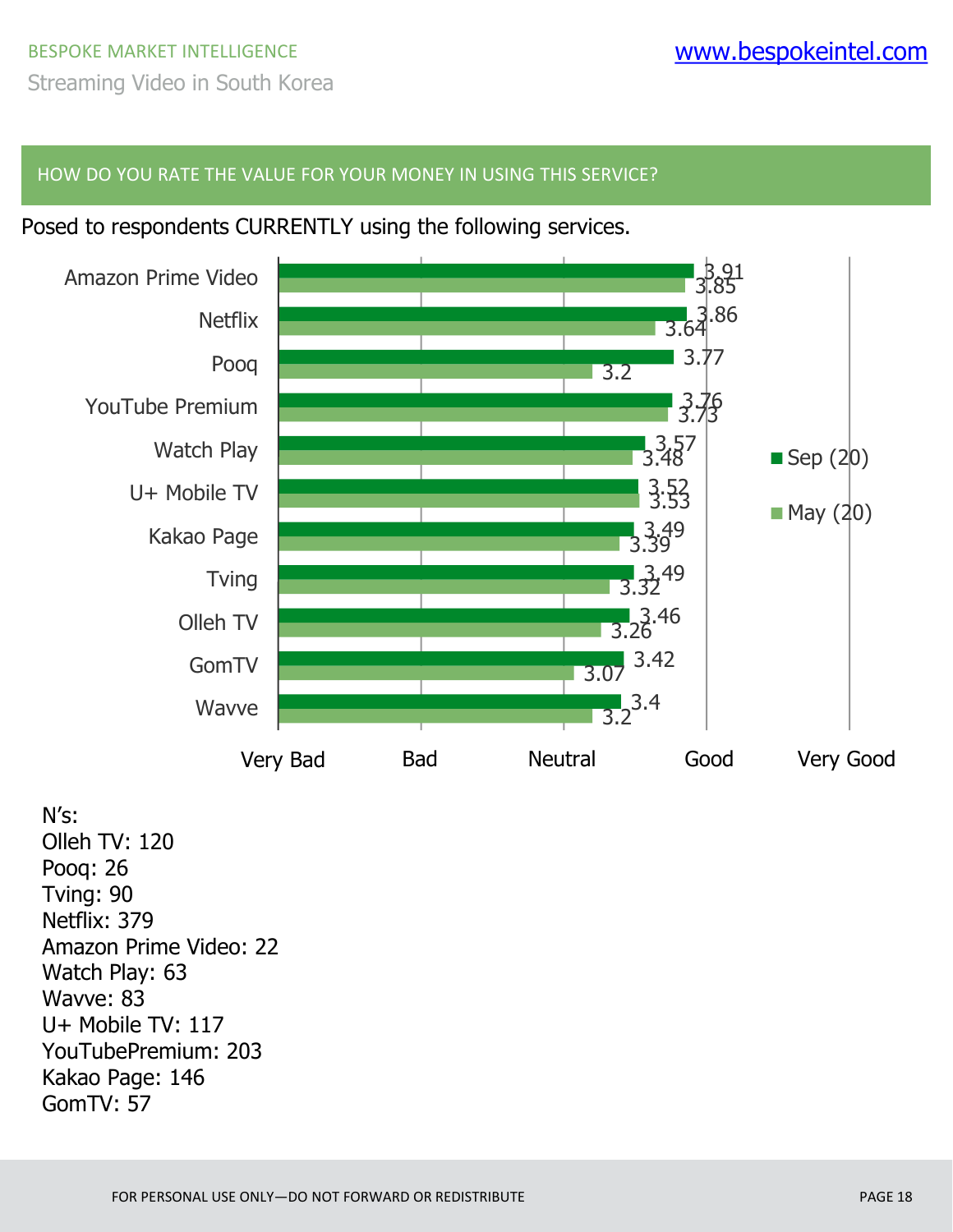#### HOW LIKELY ARE YOU TO SUBSCRIBE WITHIN THE NEXT THREE MONTHS?

Posed to respondents who have watched each of the following but are NOT CURRENTLY subscribers.

| Definitely Won't       |    | Probably Won't |       | <b>Probably Will</b> |       | Definitely Will |      |  |
|------------------------|----|----------------|-------|----------------------|-------|-----------------|------|--|
| <b>Netflix</b>         |    | 38.5%          |       |                      | 47.7% |                 | 5.5% |  |
| <b>YouTube Premium</b> |    | 18.5%          | 48.9% |                      |       | 27.2%           | 5.4% |  |
| Watch Play             |    | 15.8%<br>14.1% | 55.8% |                      |       | 21.1%<br>7.4%   |      |  |
| Wavve                  |    | 22.3%          |       | 64.1%                |       | 21.9% 0.0%      |      |  |
| Kakao Page             |    |                |       | 52.9%                |       | 21.5%           | 3.3% |  |
| Amazon Prime Video     |    | 26.5%          |       | 44.1%                |       | 26.5%           | 2.9% |  |
| U+ Mobile TV           |    | 22.5%          |       | 58.8%                |       | 15.0% 3.8%      |      |  |
| Tving                  |    | 24.0%          |       | 57.0%                |       | 17.0% 2.0%      |      |  |
| Olleh TV               |    | 21.9%          |       | 60.4%                |       | 16.7% 1.0%      |      |  |
| Poog                   |    | 27.0%          |       | 55.6%                |       | 15.9% 1.6%      |      |  |
| GomTV                  |    | 34.7%          |       | 52.1%                |       | 11.8% 4%        |      |  |
|                        | 0% | 20%            | 40%   | 60%                  | 80%   |                 | 100% |  |

N's: Olleh TV: 96 Pooq: 63 Tving: 100 Netflix: 109 Amazon Prime Video: 34 Watch Play: 95 Wavve: 64 U+ Mobile TV: 80 YouTubePremium: 92 Kakao Page: 121 GomTV: 144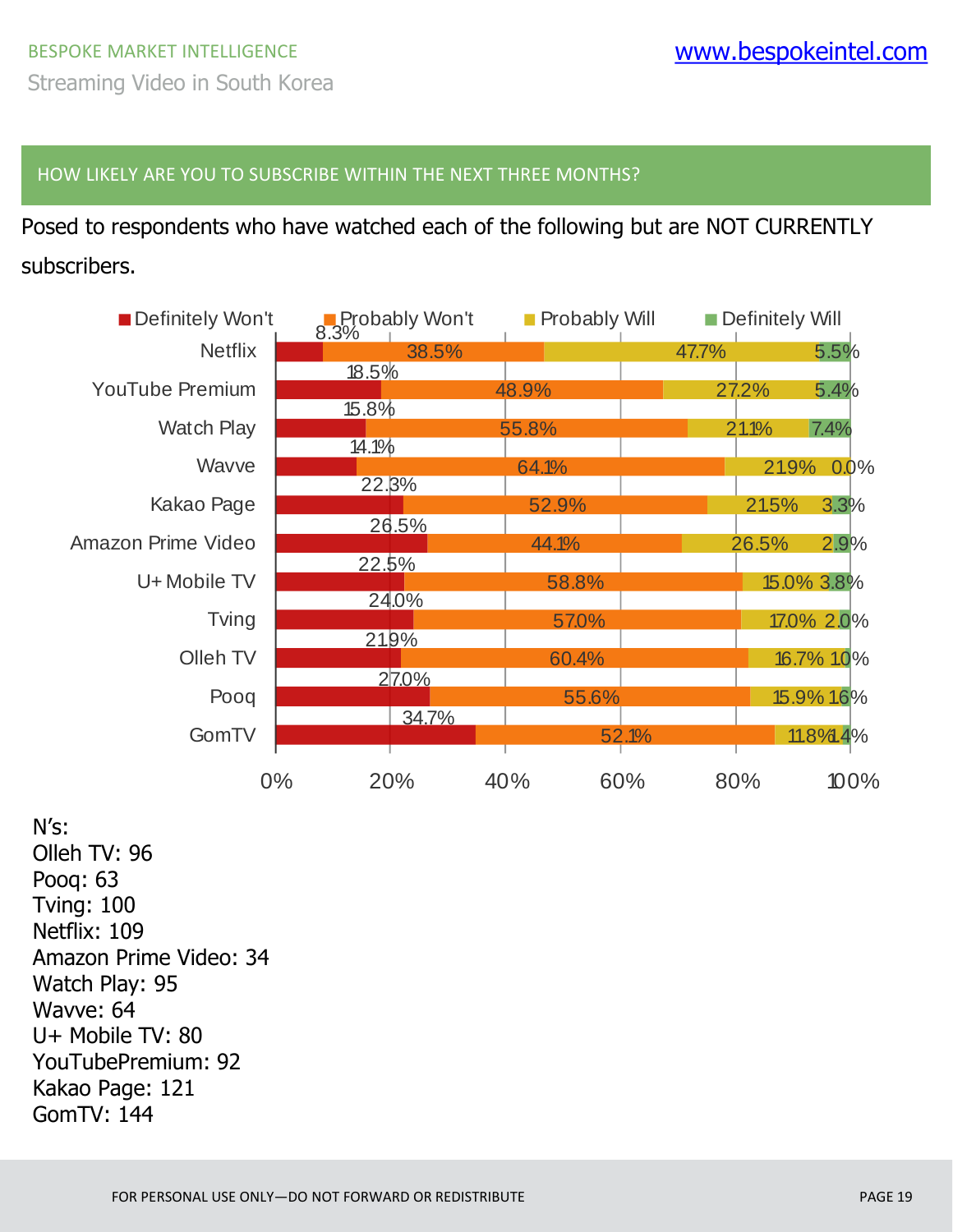HOW LIKELY ARE YOU TO SUBSCRIBE ONCE THE FOLLOWING SERVICES ARE AVAILABLE IN YOUR COUNTRY?

#### Posed to all respondents



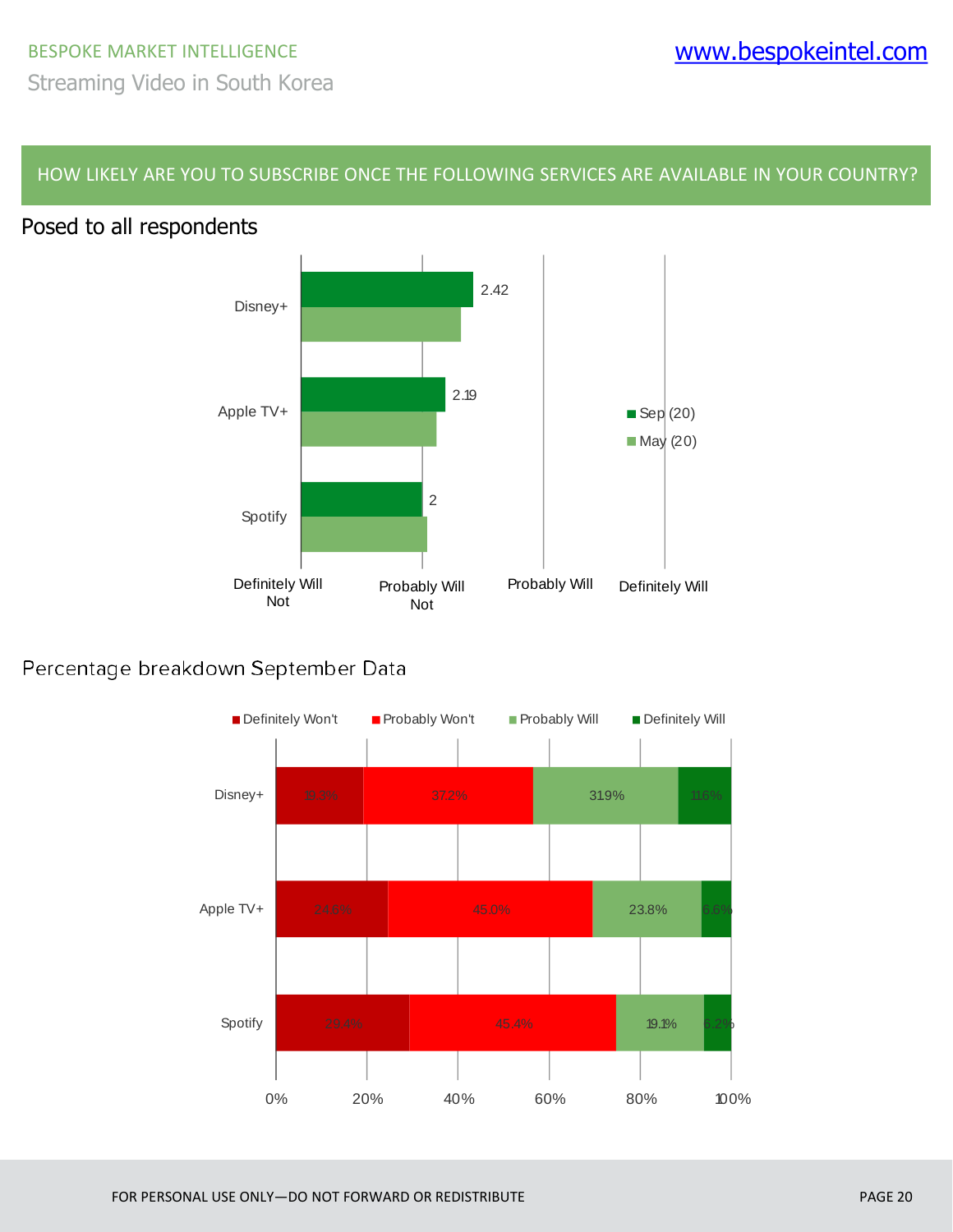### BESPOKE MARKET INTELLIGENCE WWW.**bespokeintel.com** Streaming Video in South Korea

#### HOW IMPORTANT IS THE FOLLOWING PROGRAM TO YOU?

#### Posed to all respondents



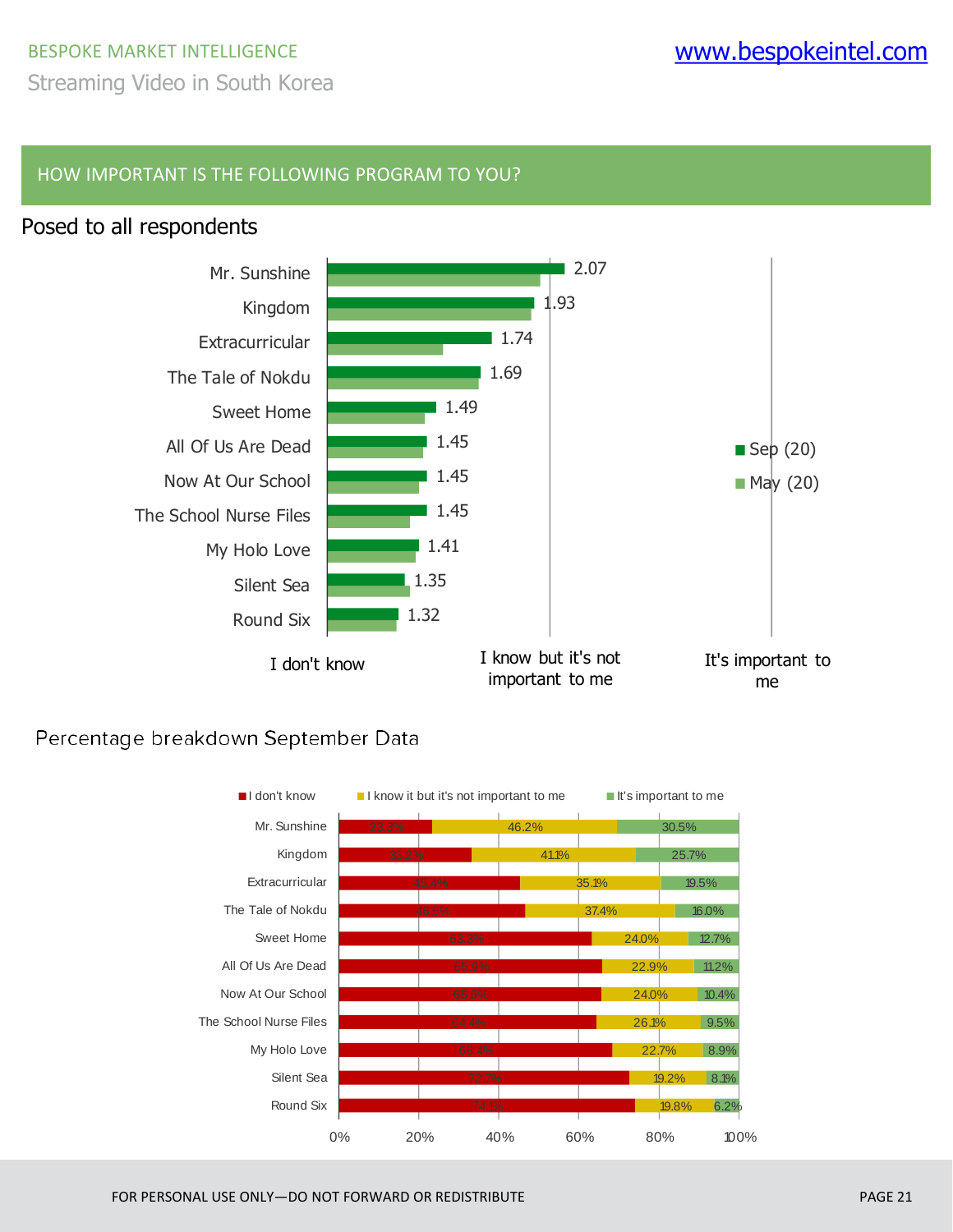# DEMOGRAPHICS

FOR PERSONAL USE ONLY—DO NOT FORWARD OR REDISTRIBUTE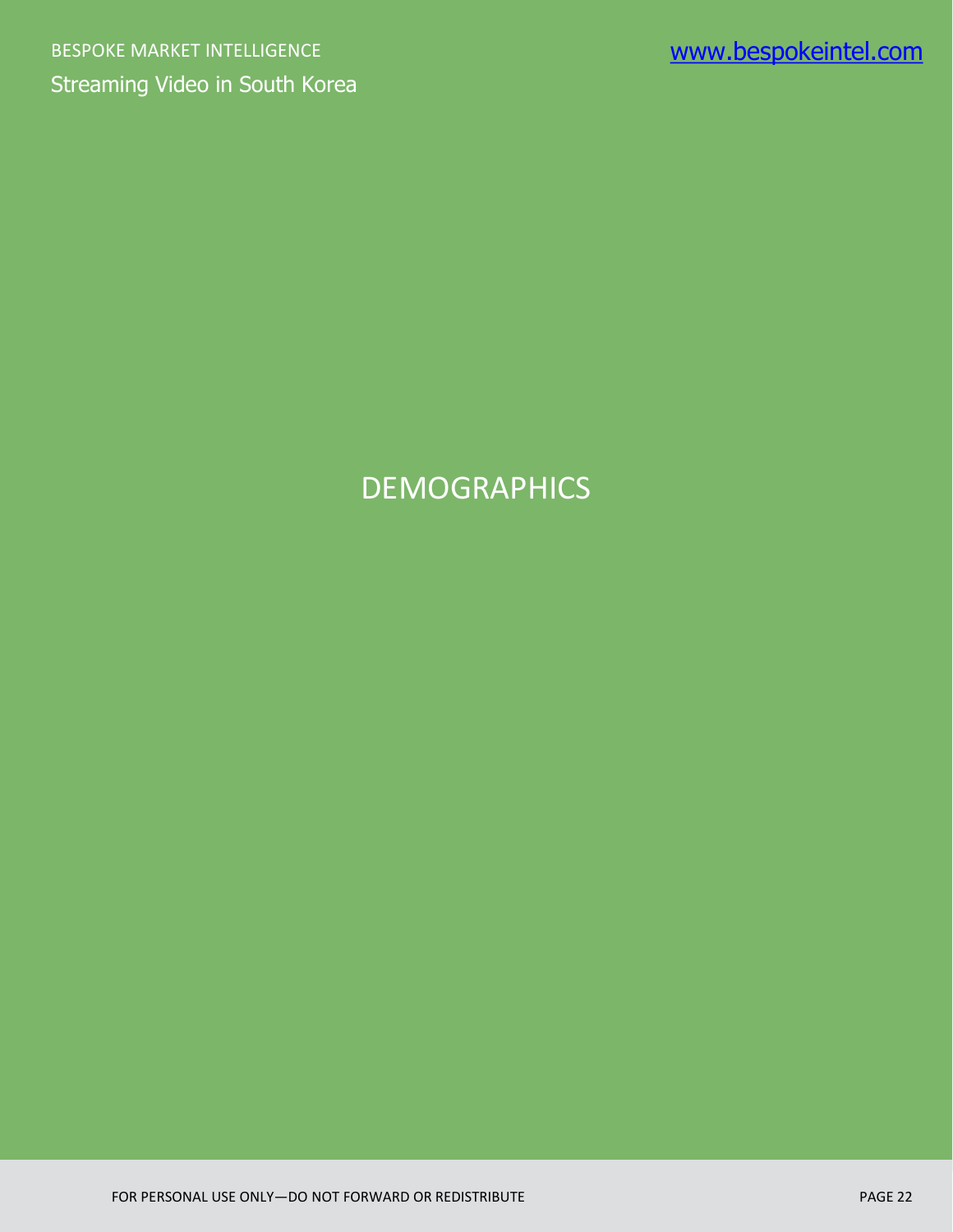Streaming Video in South Korea

#### WHAT IS YOUR AGE?

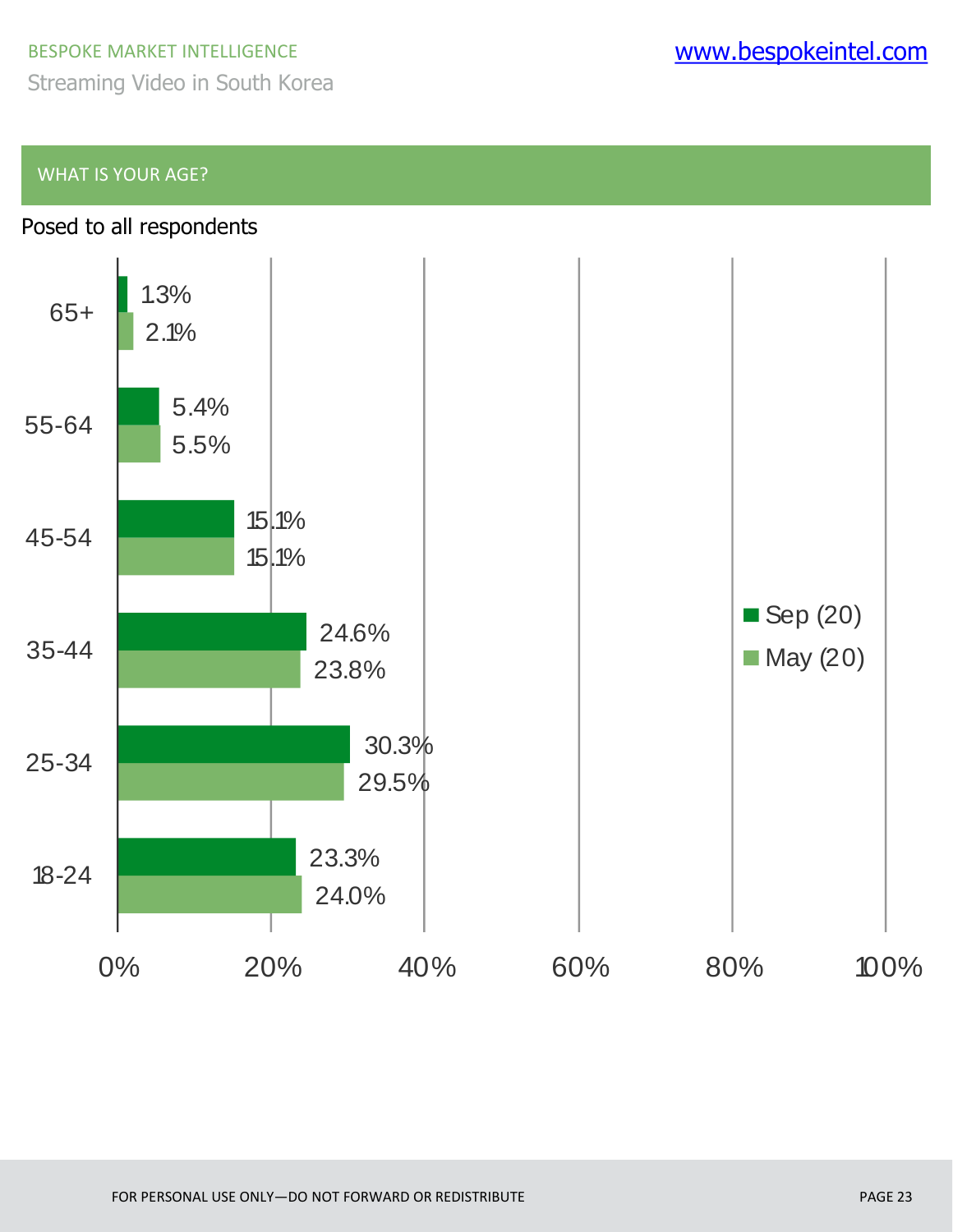Streaming Video in South Korea

#### WHAT IS YOUR GENDER?

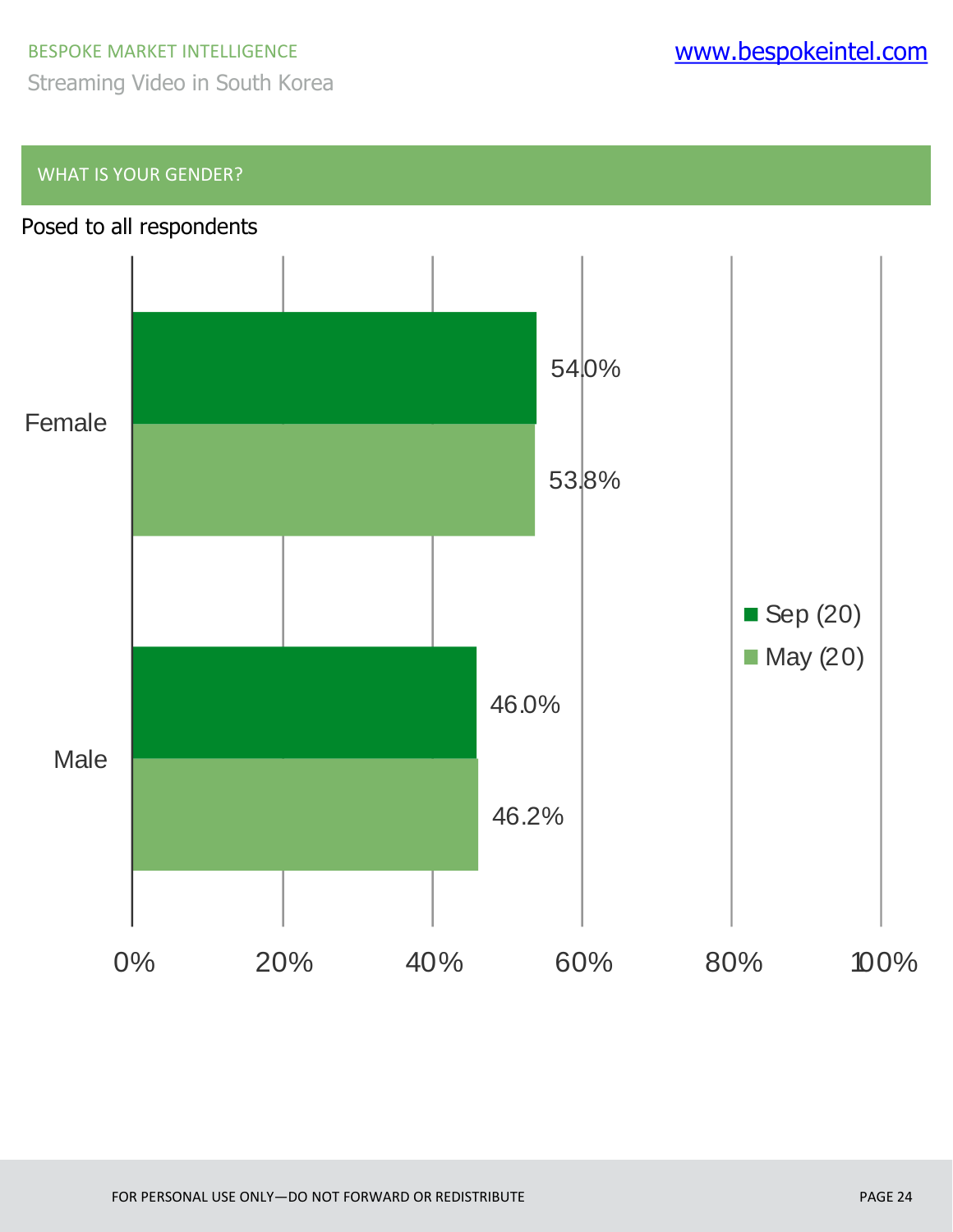### BESPOKE MARKET INTELLIGENCE WWW.**bespokeintel.com** Streaming Video in South Korea

#### WHAT IS YOUR EMPLOYMENT STATUS?